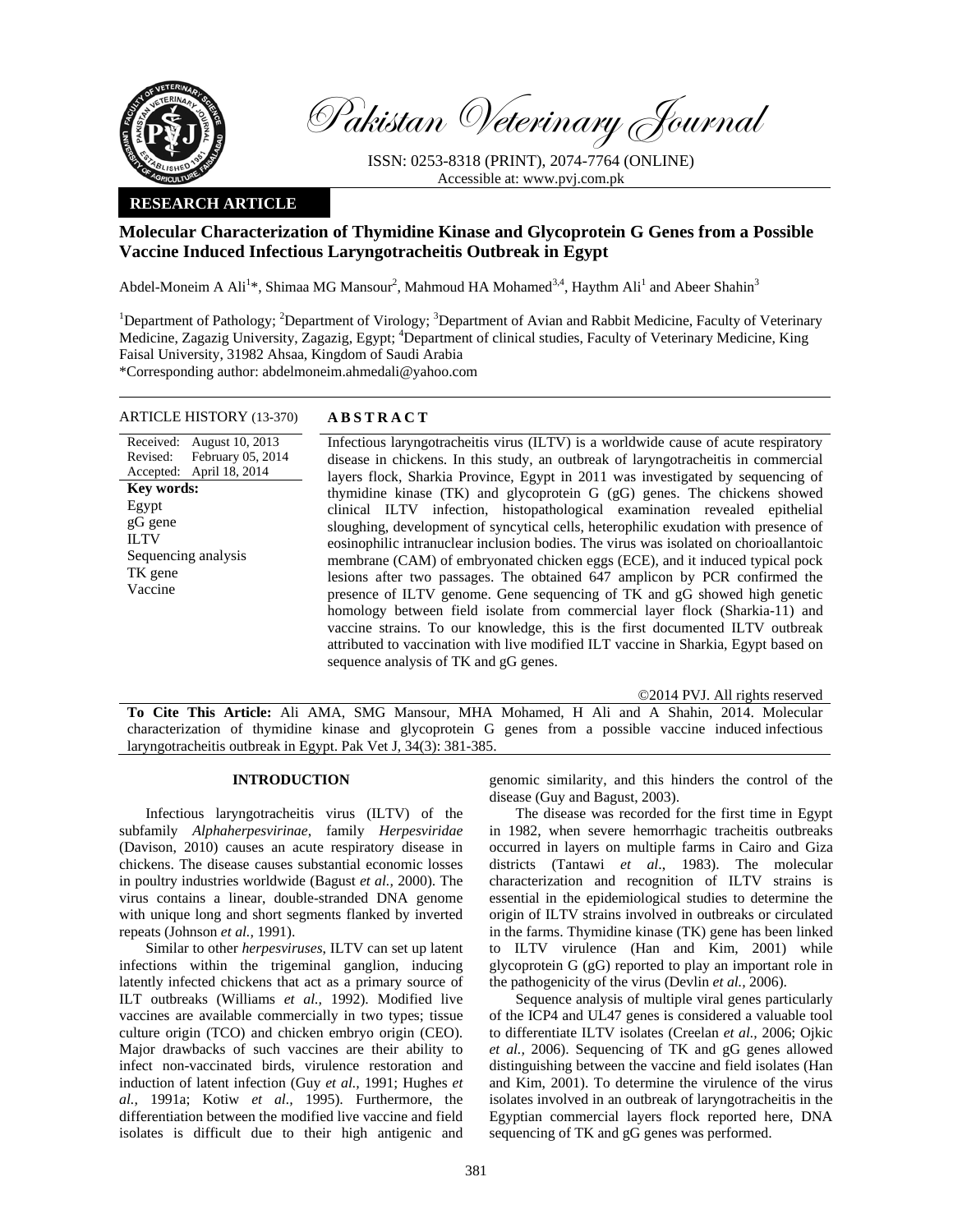## **MATERIALS AND METHODS**

**Samples:** Samples of larynx, trachea and lungs tissues were collected from chicken for virus propagation, identification and histopathological evaluation. These samples were collected in the summer of 2011 during a major respiratory disease outbreak in a commercial layers farm. Birds exhibited conjunctivitis, depression, gasping, coughing, nasal discharge, expectoration of blood-stained mucous, increased mortality and drop in egg production. Layers were not vaccinated against ILT, yet other hens with unknown history were introduced to the farm occasionally.

**Histopathology:** Samples were fixed in 10% formalin and processed routinely for histological evaluation. Sections were stained with Hematoxylin and Eosin (HE) and examined under light microscope for any significant findings (Mashkoor *et al*., 2013).

**Virus isolation:** Commercial ECE (10-12 old days) from an ILTV vaccination free flock were used for isolation and propagation of the ILT virus. The samples were inoculated via the chorioallantoic membrane (CAM) and eggs were incubated at 37°C for 5 days. Same procedures were repeated with inoculation of minimum essential medium (MEM) instead of samples as a negative control. Five days post-inoculation, the CAMs were collected, homogenized and passaged four times successively. The presence of plaques on the CAMs indicated ILTV replication. Single plaque was utilized for DNA extraction.

**Extraction of viral DNA and PCR amplification:** Viral DNA was extracted from CAM plaques using the  $GenelET^{TM}$  DNA purification kit (Fermentas) following the manufacturer's instructions. The DNA was dissolved in 50  $\mu$ l elution buffer and stored at -20 $\degree$ C. The PCR was performed with a set of ILTV specific primers amplifying a 647-bp fragment as described by Pang *et al.* (2002). The positive ILTV isolates were submitted to molecular characterization.

**Sequencing of thymidine kinase and glycoprotein G genes:** The DNA from the field isolate was used to amplify a fragment of the TK and gG genes by PCR. Primers and reaction conditions previously described by Han and Kim (2001) were used to amplify 1296 and 1112-bp fragment for TK and gG gene respectively. The products were purified using  $\overline{GeneJET}^{TM}$  Gel Extraction Kit (Fermentas) and sequenced in the forward and reverse directions using the same primers of the amplification (Solgent Co. ltd. Korea).

**Phylogenetic analysis:** The nucleotide sequences for the TK and gG genes of Sharkia-11 were aligned with the ILTV sequences that have been published and available on GenBank database by the ClustalW method, using the MegAlign module of DNAStar software (Lasergene version 7.2 (DNASTAR, Madison, WI, USA). Multiple sequence alignments of the TK (1089 bp) and gG (879 bp) coding sequences, were used for phlylogenetic analysis. Phylogenetic trees of the aligned sequences were constructed by the Neighbour-Joining method using MEGA software program version 5 (www.megasoftware. net) with 1000 bootstrap replicates.

# **RESULTS**

**Pathology:** Post-mortem examination revealed mucoid to hemorrhagic tracheitis, laryngitis and diphtheritic bloody mucoid casts along the entire length of the trachea. Microscopically, typical eosinophilic intranuclear inclusion bodies of *herpesvirus* infection were present in the necrotic tracheal epithelium along with syncytia formation (Fig. 1).



**Fig. 1:** Trachea (Chicken). Large eosinophilic intranuclear inclusion bodies with syncytia formation (Arrow).H & E. Bar=10µm.

**Virus isolation:** After five days of incubation, the CAMs of the eggs were examined for pock lesions. The ECEs inoculated with MEM did not show any pock lesions. The virus was isolated from the larynx and tracheal suspension collected from commercial layers flock. Generalized edema and opaque plaques were formed on the CAMs of eggs inoculated with the samples on the second egg passage.

**PCR and sequencing:** An amplicon size of 647bp was obtained confirming the presence of ILTV. The nucleotide sequences obtained in this study are available in GenBank under accession numbers JX977077 and JX977078.

**Alignment and phylogenetic analysis of TK gene:** The Sharkia-11 ILTV-TK gene is 1089 bp in length coded 363 amino acids. The sequence of TK gene had 99.5-100% and 98.5-100% homology at the nucleotide and amino acid levels, respectively, with the previously published sequences. Phylogenetic analysis showed that our isolate was closely related to CEO Intervet, TCO IVAX, and USDA strains (Fig. 2). The Egyptian field isolate Sharkia-11 differed from the Swiss field isolate CH04 and Swedish field isolate S04 in one nucleotide at position 540 (T to C), with no change in amino acid. As well, there was another nucleotide substitution with S04 at position 411 (G to A). The deduced amino acid sequence of our isolate was similar to vaccine, 632, 81658 and USDA strains with presence of threonine (ACG) at position 252. In the Swiss field isolate CH95 and in Australian strains (A20 and SA2), the position 252 contained methionine.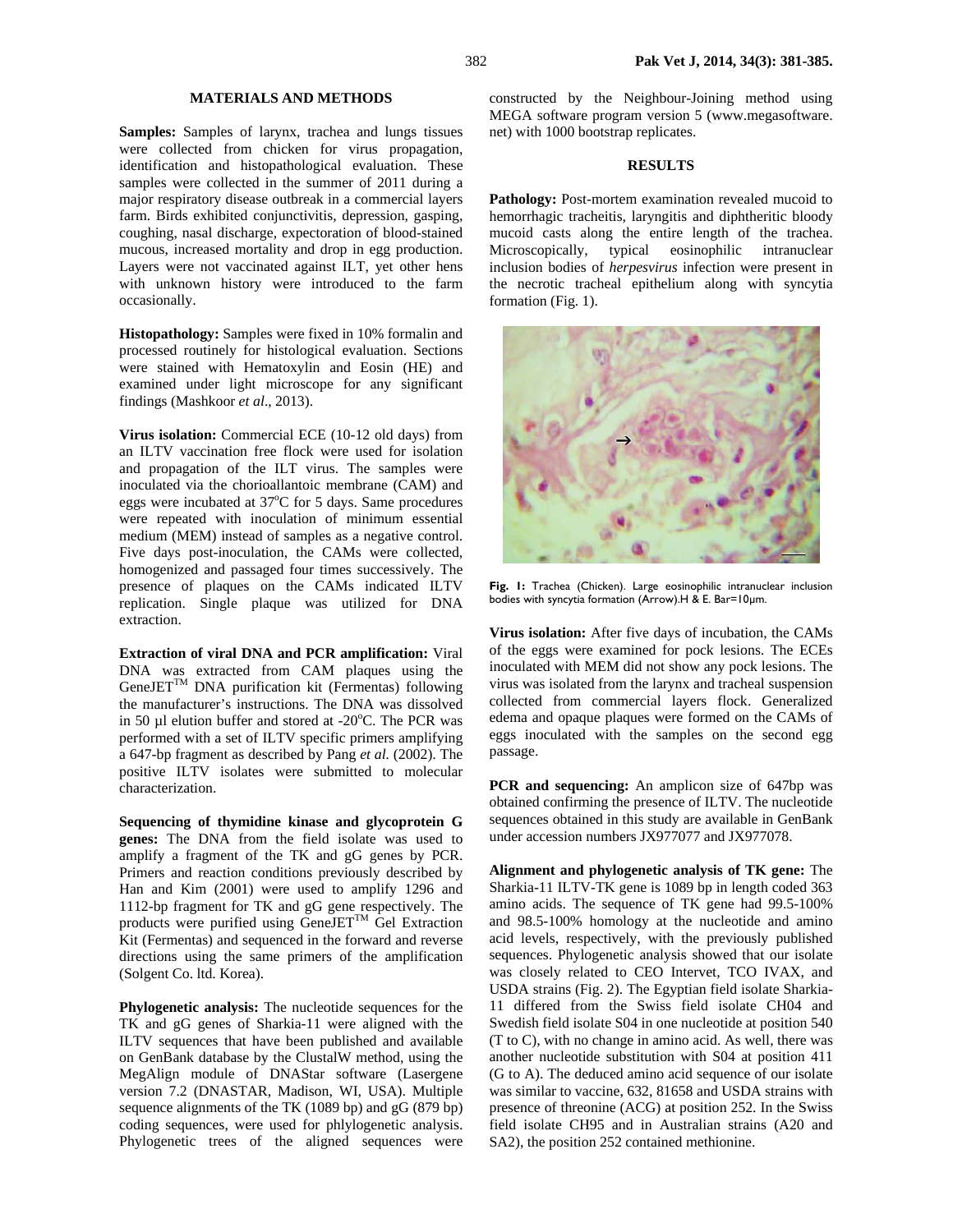



**Fig. 2:** Phylogenetic analysis of TK gene nucleotide sequences of ILTV isolated from commercial layer flock, Sharkia Province, Egypt and other TK-ILTV sequences available in GenBank. The phylogenetic tree was constructed via multiple alignments of 1089 bp nucleotide sequence. The tree was analyzed by neighbor-joining method using software MEGA 5 (www.megasoftware.net) with bootstrap values calculated for 1000 replicates. The virus isolated in this study is marked with solid triangle.

**Alignment and phylogenetic analysis of gG gene:** The gG gene nucleotide sequence reported 879 bp in length, coding 292 amino acids. The results of phylogenetic analysis of gG gene were shown in Fig. 3. The comparative sequence analysis showed that the Sharkia-11 isolate shares 98.4-100% and 97.3-100% homology at the nucleotide and amino acid levels, respectively, with previously published sequence of gG gene available in GenBank. The sequence alignment analysis revealed 100% amino acid identity between the isolate Sharkia-11 and vaccine strains (CEO and TCO), as well as with USDA strain (EU104959). On the other hand, the alignment of isolate Sharkia-11 revealed 97.3% amino acid sequence identity to ILTV strains (12/D/02/BCK and

25/H/88/BCK), 97.9 and 98.3% to Anhui-2011-2 and Anhui-2011-1, respectively.

#### **DISCUSSION**

Avian respiratory diseases result in severe economic losses for poultry industry due to severity of clinical signs. Infectious laryngeotracheitis virus constitutes an important respiratory pathogen of poultry and continues to have a significant economic impact on the poultry industries worldwide (Bagust *et al.,* 2000). This study presents the detection and molecular characterization of ILTV among layers flocks in Sharkia Province, Egypt.

The clinical observations of the infected farm exhibited great similarity to the clinical picture reported by Hughes *et al.* (1991b). The PM examination revealed diffuse inflammation and petechial hemorrhages of trachea and larynx. Excess mucus was found throughout the respiratory tract and bloody mucoid casts were observed along the entire length of trachea. These gross lesions are consistent with that reported by Guy and Bagust (2003); Moreno *et al.* (2010) and Preis *et al.* (2013).

For ILTV diagnosis, histopathology is considered a rapid reliable test (Guy and Bagust, 2003). Microscopically, eosinophilic intranuclear inclusion bodies were seen in the necropsied epithelium and syncytia formed in the trachea. These findings are confirmative to ILTV infection and similar to the lesions that were previously described by Humberd *et al.* (2002). Unfortunately, such confirmatory inclusion bodies are commonly only discerned in early stage of infection due to the considerable respiratory tract epithelial necrosis and sloughing in the subsequent stages (Guy and Bagust, 2003). Thus, the sole reliance on clinical and pathological changes for diagnosis is not possible and other tools should be utilized (Timurkaan *et al.,* 2003).

Virus isolation is still the gold standard method for ILTV diagnosis (Guy and Bagust, 2003). The virus suspension was inoculated in ECE via the CAM, and plaques were observed on CAM after two times passage resulting from necrosis and proliferative tissue reactions. Pock lesions of ILTV isolates from commercial farms of Gazipur District were developed at fourth passage (Islam *et al.,* 2010), contrary to pock lesions in our study which appeared rapidly on CAM at second passage. This could be attributed to the high concentration of the virus and the high virus adaptability to ECE. The findings revealed that the investigated outbreak is induced by ILTV infection with no evidence of co-infection with avian influenza and Newcastle disease viruses as allantoic fluids tested negatively by rapid hemagglutination test. Although virus isolation is a highly sensitive technique, definitive identification of ILTV is required after isolation, and it was accomplished using polymerase chain reaction according to Pang *et al.* (2002).

The modified-live ILT vaccine viruses can induce infection within susceptible birds and are involved in field outbreaks of the disease (Guy *et al.,* 1991). Subsequently, the discrimination of ILTV strains, particularly between outbreak circulating strains and modified-live vaccine viruses is very important in epidemiological studies and the disease control. Many assays have been developed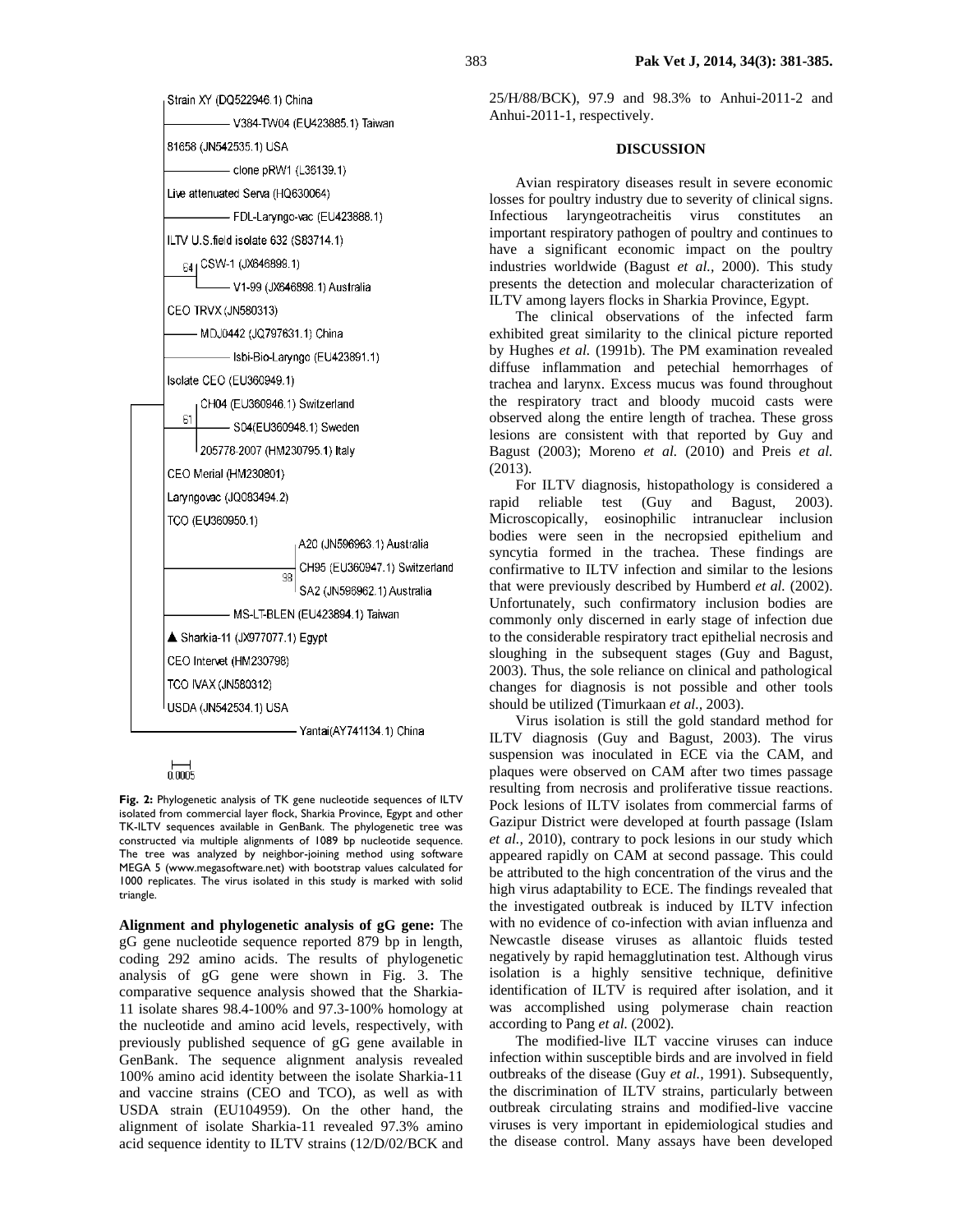

**Fig. 3:** Phylogenetic analysis of gG gene nucleotide sequences of ILTV isolated from commercial layer flock, Sharkia Province, Egypt and other gG-ILTV sequences available in GenBank. The phylogenetic tree was constructed via multiple alignments of 879 bp nucleotide sequence. The tree was analyzed by neighbor-joining method using software MEGA 5 (www.megasoftware.net) with bootstrap values calculated for 1000 replicates. The virus isolated in this study is marked with solid triangle.

during last years to differentiate between field and vaccine viruses. DNA sequencing is the ultimate standard of genetic identification, molecular characterization of any virus and in detecting of the pathogenicity determinants (Lee *et al.,* 2013). Produced nucleotide sequences allow the feasible comparison of different virus strains isolated from variable geographic areas (Chacón *et al.,* 2010).

The pathogenicity of herpesviruses is influenced by many genes. Infected cell protein 4 (ICP4) gene help in the gene expression regulation early in infection and frequently used to determine the origin of the strain responsible for the outbreaks (Chacón and Ferreira, 2009). The TK gene is precious to distinguish ILTV vaccine strains from field isolates (Han and Kim, 2001). The gG gene is a pathogenicity factor in ILTV and its deletion from the viral genome causes marked attenuation of the

virus in its natural host (Devlin *et al.,* 2006; Legione *et al.,* 2012).

Although ILT is an economically significant problem, few publications describe the nature of ILTV infections in Egypt. In one article, the authors mentioned the molecular characterization of ILTV in Egypt based on sequence analysis of ICP4 gene (Shehata *et al.,* 2013). In this study, we determined the sequences of TK and gG genes of ILTV isolated from an outbreak of the commercial layer flock. Amino acid sequence analysis revealed that the TK gene of Sharkia-11 Egyptian isolate shared the amino acid threonine at position 252 with ILTV strains either of high virulence, such as strain 632 from the United States (Keeler *et al.,* 1991), or Korean low-virulence field isolates (Han and Kim, 2001). The discrimination of vaccine and field ILT viruses based on sequencing of UL47 and gG genes could serve as a helpful device for future investigations (Ojkic *et al.,* 2006). The alignment analysis of gG gene showed 100% amino acid identity between the isolate Sharkia-11 and vaccine strains (CEO and TCO) as well as with USDA strain (EU104959). The gG gene sequence of Sharkia-11 was compared with that of vaccine and SA-2 strains of ILTV. Stop codon was TAG in Sharkia-11 but TGA in SA-2 strain. The nucleotide sequence of SA-2 was described as 897 bp in size, encoding 298 amino acids. The amino acid sequence analysis of gG gene of Sharkia-11 isolate revealed threonine at position 67 and 103, such amino acid was reported within low-virulence and vaccine strains (Han and Kim, 2001).

The results of the nucleotide and amino acid sequence, suggested that ILTV vaccine strains could be the source of the outbreak occurred in commercial layer flocks in Sharkia, Egypt. These results are in consistency with results reported by Shehata *et al.* (2013) who suggested that CEO-ILT vaccine viruses may become more virulent following bird-to-bird passages causing severe outbreaks in susceptible birds in Egypt. These findings are consistent with the results recorded by Oldoni and García (2007) who illustrated that majority of the commercial poultry ILTV isolates were intimately connected to the vaccine strains. Such outbreaks provoke following the establishment of ILT vaccine viruses replacing the wild circulating virus in the field (Chang *et al.,* 1997).

These results emphasize the significance of using the vaccines based on recombinant DNA together with enforcing biosecurity measures to decrease the risk of ILTV spreading. Further epidemiological investigations including backyard chickens are required to determine their role in ILTV circulation in Egypt.

**Acknowledgment:** We would like to thank Prof. Dr. Arnost Cepica, AVC, UPEI, Canada for his valuable scientific revision of the manuscript.

#### **REFERENCES**

- Bagust TJ, RC Jones and JS Guy, 2000. Avian infectious laryngotracheitis. Rev Sci Tech, 19: 483-492.
- Chacón JL and AJP Ferreira, 2009. Differentiation of field isolates and vaccine strains of infectious laryngotracheitis virus by DNA sequencing. Vaccine, 27: 6731-6738.